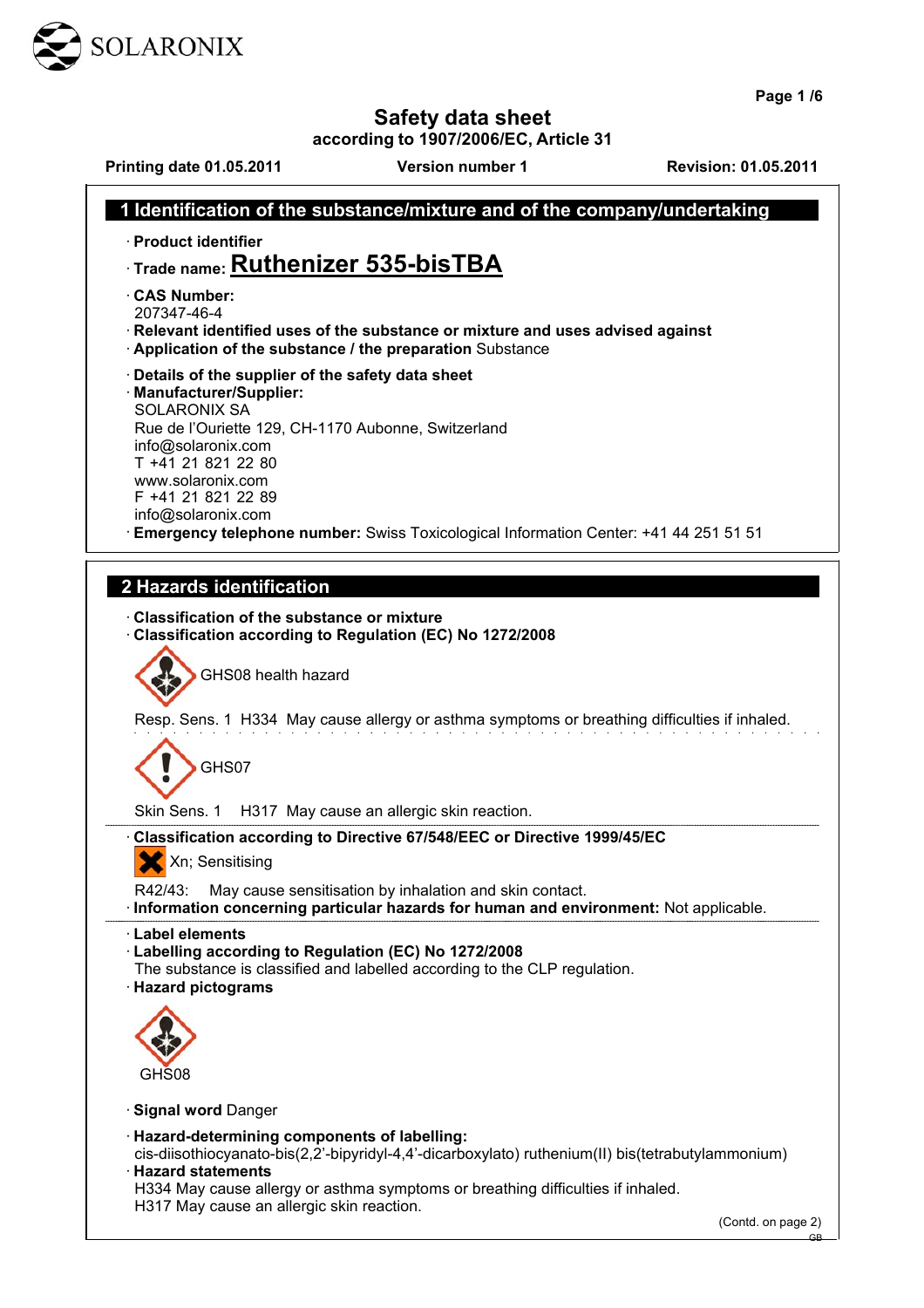

**Page 2 /6**

# **Safety data sheet**

**according to 1907/2006/EC, Article 31**

**Printing date 01.05.2011 Version number 1 Revision: 01.05.2011**

# **Trade name: Ruthenizer 535-bisTBA**

(Contd. of page 1)

#### · **Precautionary statements**

P285 In case of inadequate ventilation wear respiratory protection.<br>P261 Avoid breathing dust/fume/gas/mist/vapours/spray.

P261 Avoid breathing dust/fume/gas/mist/vapours/spray.<br>P280 Wear protective gloves/protective clothing/eve prote

Wear protective gloves/protective clothing/eye protection/face protection.

P321 Specific treatment (see on this label).

- P342+P311 If experiencing respiratory symptoms: Call a POISON CENTER or doctor/physician. P501 Dispose of contents/container in accordance with local/regional/national/international
	- regulations.
- · **Other hazards**
- · **Results of PBT and vPvB assessment**
- · **PBT:** Not applicable.
- · **vPvB:** Not applicable.

#### **3 Composition/information on ingredients**

#### · **Chemical characterization: Substances**

· **CAS No. Description**

207347-46-4 cis-diisothiocyanato-bis(2,2'-bipyridyl-4,4'-dicarboxylato)

ruthenium(II) bis(tetrabutylammonium)

#### **4 First aid measures**

- · **Description of first aid measures**
- · **General information:**

Symptoms of poisoning may even occur after several hours; therefore medical observation for at least 48 hours after the accident.

· **After excessive inhalation:**

In case of unconsciousness place patient in a stable laying down side position for transportation.

- · **After skin contact:** Immediately wash with water and soap and rinse thoroughly.
- · **After eye contact:**

Rinse opened eye for several minutes under running water. If symptoms persist, consult a doctor. · **After swallowing:**

Do not induce vomiting; call for medical help immediately.

- If symptoms persist consult a doctor.
- · **Information for doctor:**
- · **Most important symptoms and effects, both acute and delayed** No further relevant information available.
- · **Indication of any immediate medical attention and special treatment needed** No further relevant information available.

#### **5 Firefighting measures**

- · **Suitable extinguishing agents:** CO2, powder or water spray. Fight larger fires with water spray or alcohol resistant foam. · **For safety reasons unsuitable extinguishing agents:** Water with full jet · **Special hazards arising from the substance or mixture** Formation of toxic gases is possible during heating or in case of fire.
	- In case of fire, the following can be released:
- Nitrogen oxides (NOx)
- Carbon monoxide (CO)

(Contd. on page 3)

GB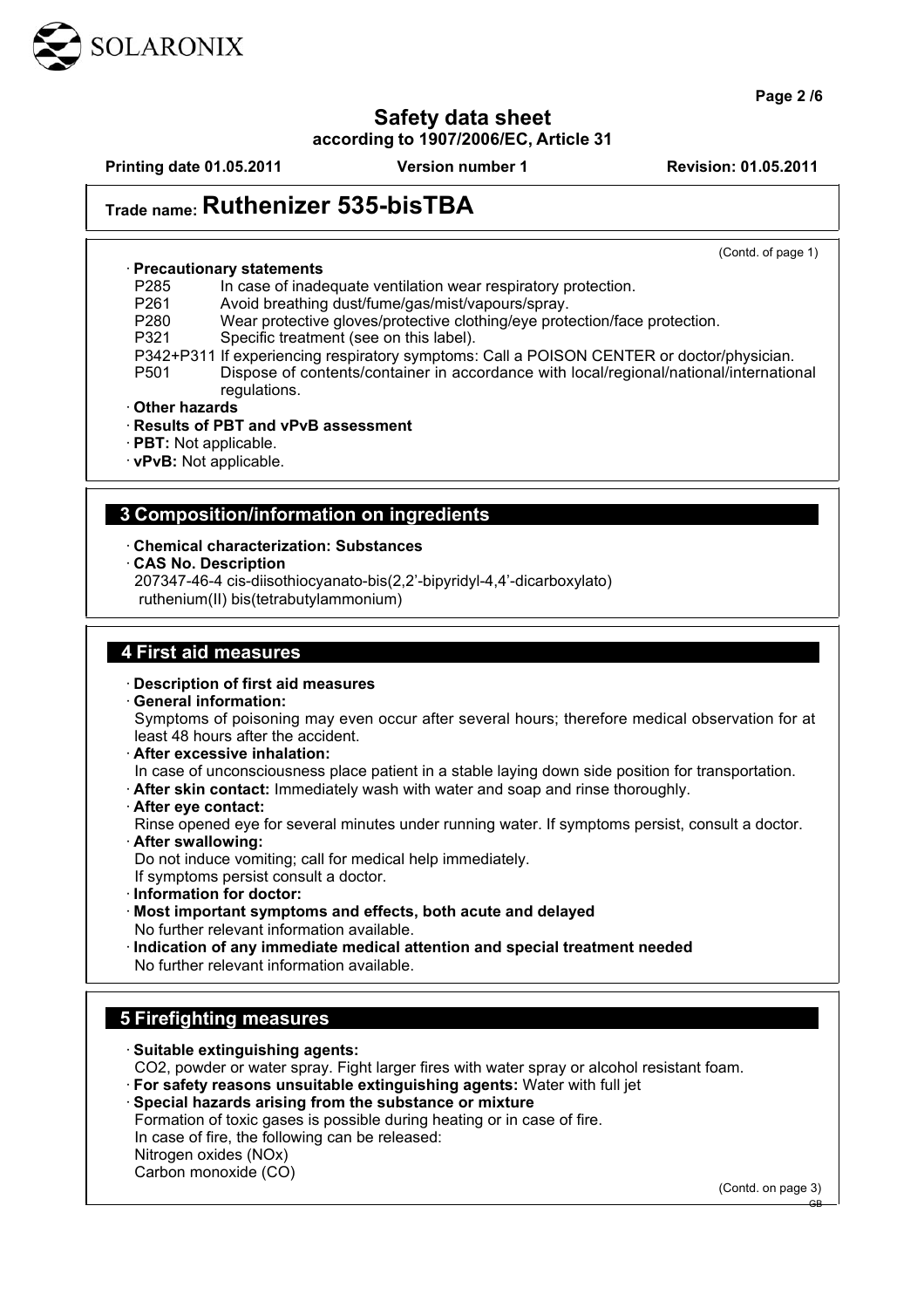

# **Safety data sheet**

**according to 1907/2006/EC, Article 31**

**Printing date 01.05.2011 Version number 1 Revision: 01.05.2011**

(Contd. of page 2)

# **Trade name: Ruthenizer 535-bisTBA**

Under certain fire conditions, traces of other toxic gases cannot be excluded.

· **Advice for firefighters**

· **Protective equipment:** Mouth respiratory protective device.

#### **6 Accidental release measures**

· **Personal precautions, protective equipment and emergency procedures** Mount respiratory protective device. Avoid formation of dust.

Wear protective equipment. Keep unprotected persons away.

- · **Environmental precautions:** Do not allow to enter sewers/ surface or ground water.
- · **Methods and material for containment and cleaning up:** Ensure adequate ventilation.
- **Reference to other sections**
- See Section 7 for information on safe handling.

See Section 8 for information on personal protective equipment.

See Section 13 for disposal information.

#### **7 Handling and storage**

- · **Handling:**
- · **Precautions for safe handling** Open and handle receptacle with care. Ensure good ventilation/exhaustion at the workplace. Prevent formation of dust.
- · **Information about fire and explosion protection:**



Keep ignition sources away - Do not smoke.

- · **Conditions for safe storage, including any incompatibilities**
- · **Storage:**
- · **Requirements to be met by storerooms and receptacles:** No special requirements.
- · **Information about storage in one common storage facility:** Not required.
- · **Further information about storage conditions:** Keep container tightly sealed.
- · **Specific end use(s)** No further relevant information available.

#### **8 Exposure controls/personal protection**

· **Additional information about design of technical facilities:** No further data; see section 7.

· **Control parameters**

· **Ingredients with limit values that require monitoring at the workplace:** Not required.

· **Additional information:**

As a basis for the production of this document, the most current valid lists were used.

- · **Exposure controls**
- · **Personal protective equipment:**
- · **General protective and hygienic measures:** Keep away from food, beverages and petfood. Immediately remove all soiled and contaminated clothing

(Contd. on page 4)

GB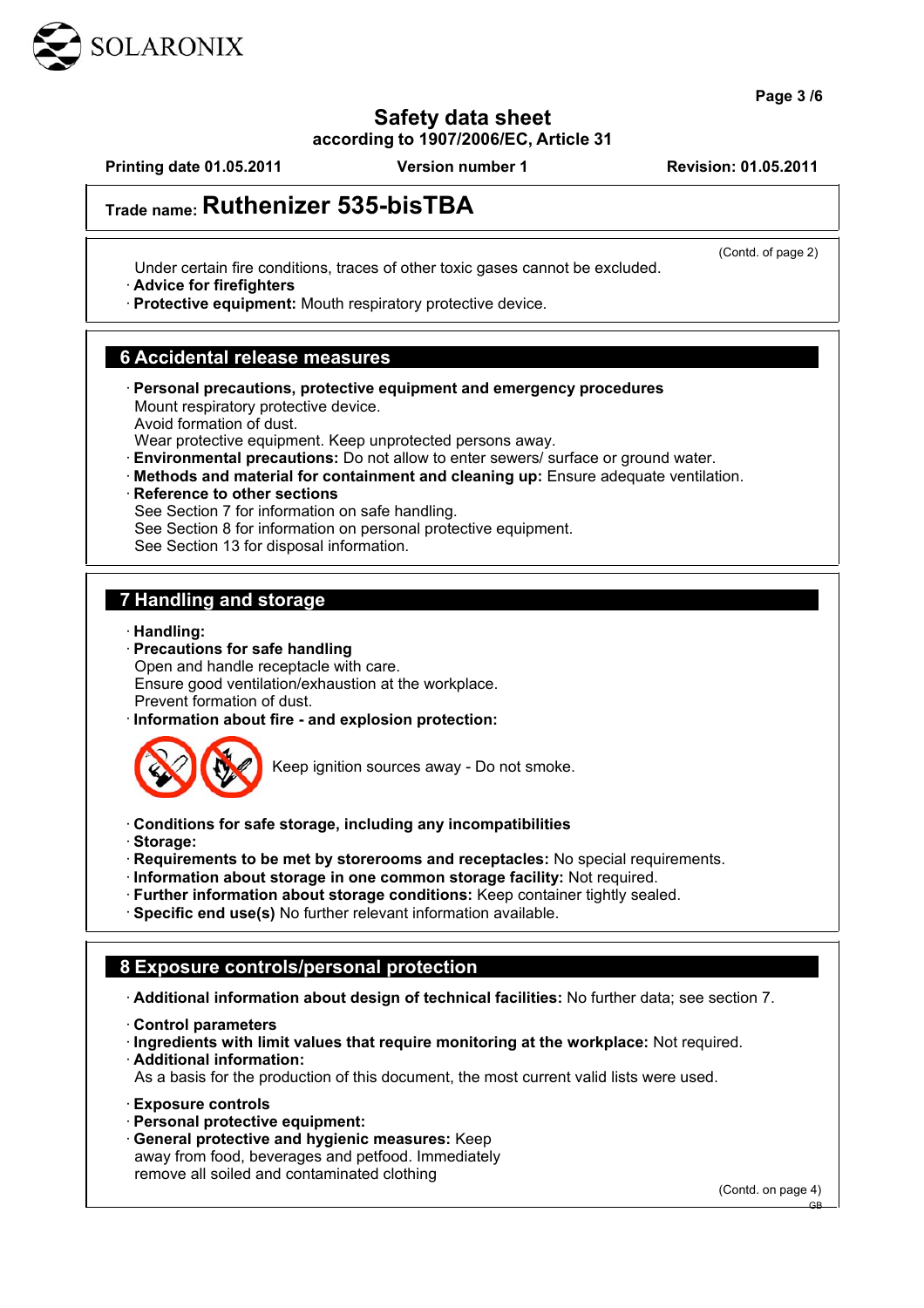

**Page 4 /6**

# **Safety data sheet**

**according to 1907/2006/EC, Article 31**

**Printing date 01.05.2011 Version number 1 Revision: 01.05.2011**

(Contd. of page 3)

# **Trade name: Ruthenizer 535-bisTBA**

Wash hands before breaks and at the end of work. Avoid contact with the eyes and skin.

#### · **Respiratory protection:**

In case of brief exposure or low pollution use respiratory filter device. In case of intensive or longer exposure use self-contained respiratory protective device. · **Protection of hands:**



Protective gloves

#### · **Gloves material :**

The selection of the suitable gloves does not only depend on the material, but also on further marks of quality and varies from manufacturer to manufacturer.

#### · **Eye protection:**



Tightly sealed goggles

| 9 Physical and chemical properties                                                                   |                                               |
|------------------------------------------------------------------------------------------------------|-----------------------------------------------|
| Information on basic physical and chemical properties<br><b>General Information</b><br>· Appearance: |                                               |
| Form:                                                                                                | Powder                                        |
| Colour:<br>Odour:                                                                                    | <b>Black</b><br>Characteristic                |
| · Odour threshold:                                                                                   | Not determined.                               |
| · pH-value:                                                                                          | Not applicable.                               |
| Change in condition<br><b>Melting point/Melting range:</b><br><b>Boiling point/Boiling range:</b>    | Undetermined.<br>Undetermined.                |
| · Flash point:                                                                                       | Not applicable.                               |
| · Flammability (solid, gaseous):                                                                     | Product is not flammable.                     |
| · Ignition temperature:                                                                              | Not applicable.                               |
| · Decomposition temperature:                                                                         | Not determined.                               |
| · Self-igniting:                                                                                     | Not determined.                               |
| · Danger of explosion:                                                                               | Product does not present an explosion hazard. |
| <b>Explosion limits:</b><br>Lower:<br>Upper:                                                         | Not determined.<br>Not determined.            |
| · Vapour pressure:                                                                                   | Not applicable.                               |
| · Density:<br>· Relative density                                                                     | Not determined.<br>Not determined.            |
|                                                                                                      | (Contd. on page 5)                            |

GB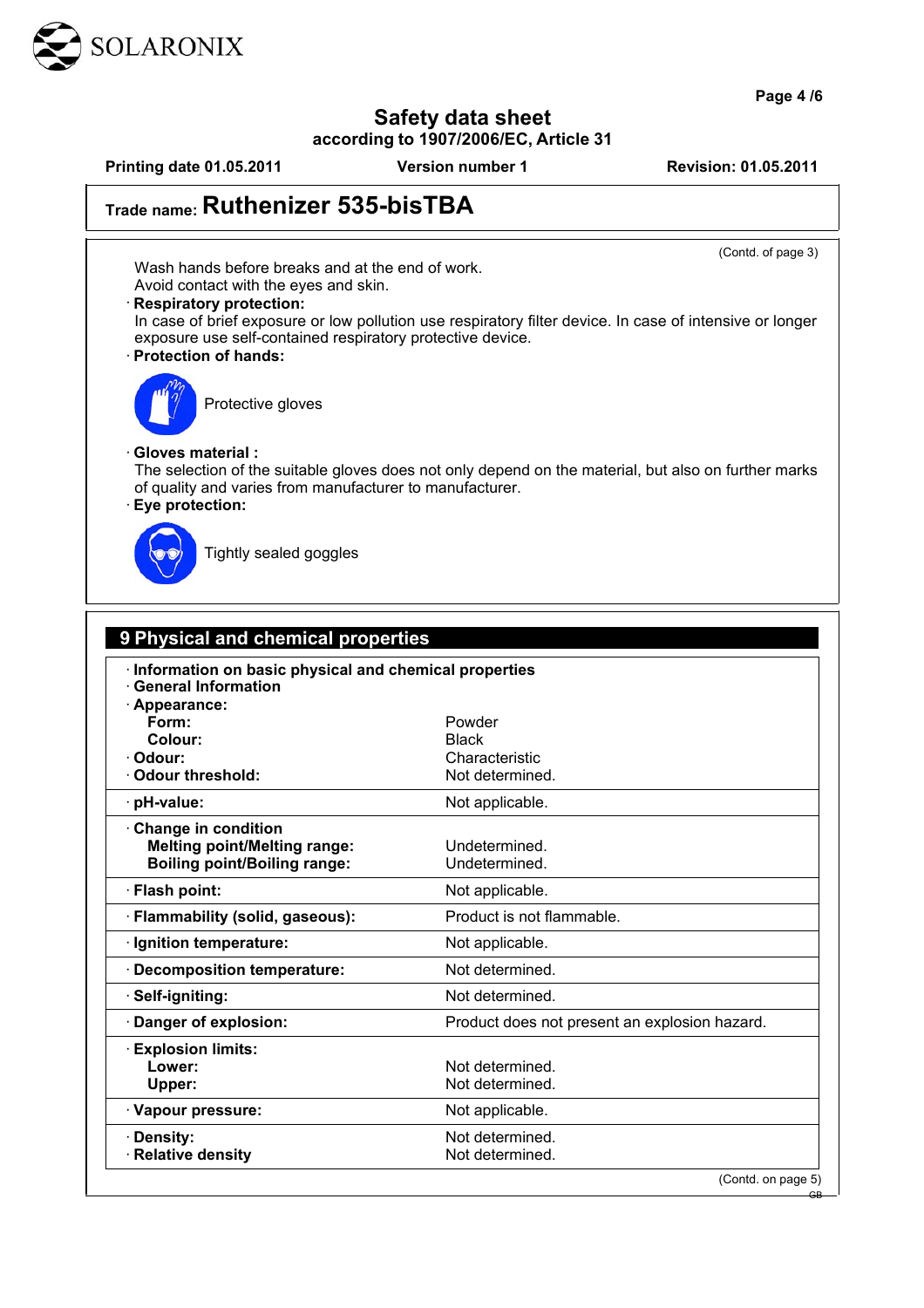

**Page 5 /6**

#### **Safety data sheet according to 1907/2006/EC, Article 31**

**Printing date 01.05.2011 Version number 1 Revision: 01.05.2011**

# **Trade name: Ruthenizer 535-bisTBA**

|                                                              | (Contd. of page 4)                                                               |
|--------------------------------------------------------------|----------------------------------------------------------------------------------|
| · Vapour density<br><b>Evaporation rate</b>                  | Not applicable.<br>Not applicable.                                               |
| · Solubility in / Miscibility with<br>water:                 | Insoluble.                                                                       |
| · Segregation coefficient (n-octanol/water): Not determined. |                                                                                  |
| · Viscosity:<br>Dynamic:<br>Kinematic:<br>Other information  | Not applicable.<br>Not applicable.<br>No further relevant information available. |

### **10 Stability and reactivity**

· **Reactivity**

- · **Chemical stability**
- · **Thermal decomposition / conditions to be avoided:**
- No decomposition if used according to specifications.
- To avoid thermal decomposition do not overheat.
- · **Possibility of hazardous reactions** No dangerous reactions known.
- · **Conditions to avoid** No further relevant information available.
- · **Incompatible materials:** No further relevant information available.
- · **Hazardous decomposition products:** Carbon monoxide and carbon dioxide

#### **11 Toxicological information**

- · **Information on toxicological effects**
- · **Acute toxicity:**
- · **Primary irritant effect:**
- · **On the skin:** Irritant to skin and mucous membranes.
- · **On the eye:** Irritating effect.
- · **Sensitization:** No sensitizing effects known.

## **12 Ecological information**

- · **Toxicity**
- · **Acquatic toxicity:** No further relevant information available.
- · **Persistence and degradability** No further relevant information available.
- · **Behaviour in environmental systems:**
- · **Bioaccumulative potential** No further relevant information available.
- · **Mobility in soil** No further relevant information available.
- · **Additional ecological information:**
- · **General notes:**
- Do not allow undiluted product or large quantities of it to reach ground water, water course or sewage system.
- · **Results of PBT and vPvB assessment**
- · **PBT:** Not applicable.
- · **vPvB:** Not applicable.

(Contd. on page 6)

GB